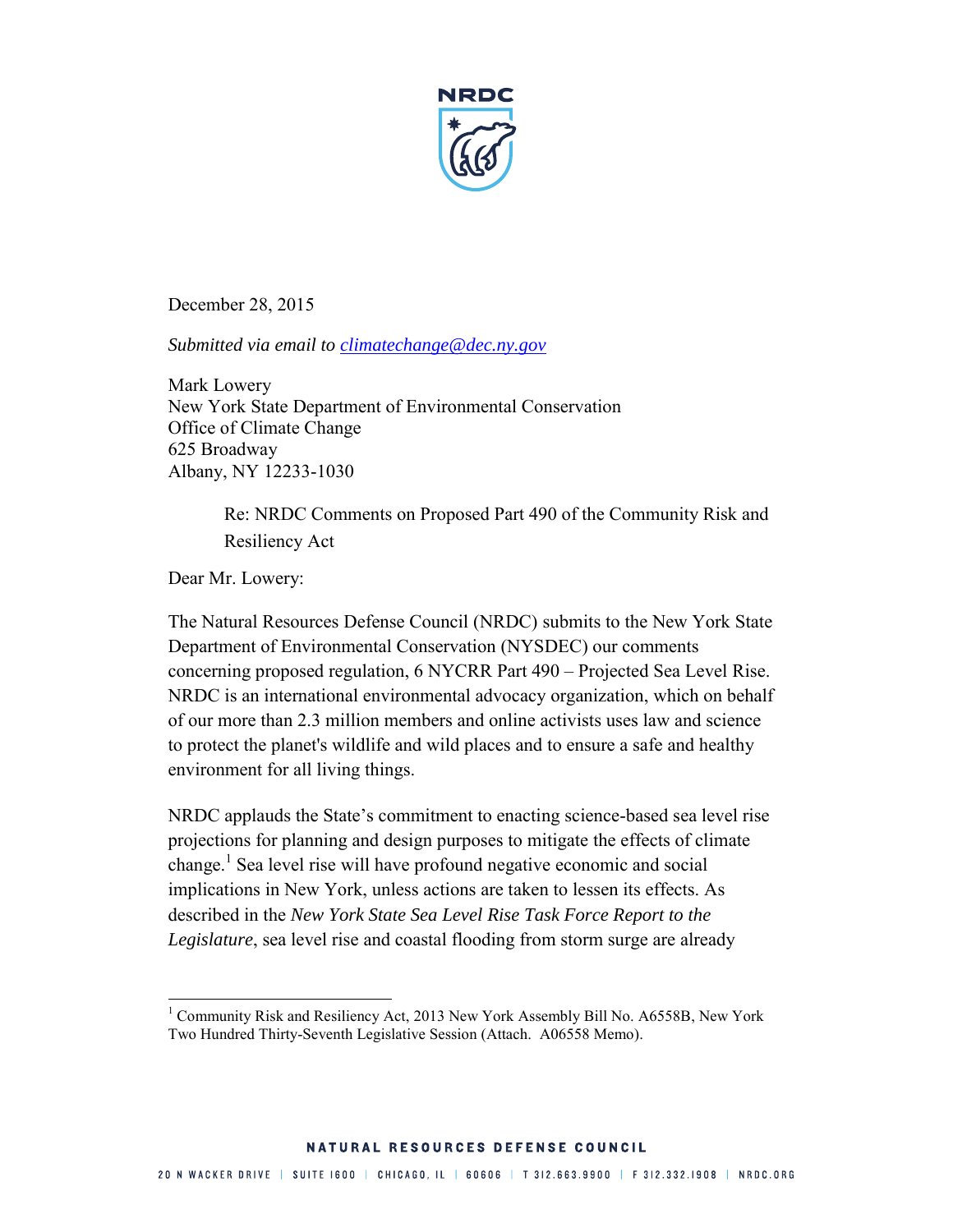affecting and will increasingly affect New York's entire coastline.<sup>2</sup> Thus, we support adoption of the proposed range of sea level rise projections, which includes a projection of roughly 6 feet by 2100.

Adaptation and sustainable planning are needed to minimize the impacts of climate change, including sea level rise. As the State's climate preparedness planning efforts move forward, providing clear guidance on how state agencies must address likely sea level rise in their financing and permitting decisions is crucial. The Community Risk and Resiliency Act was enacted to encourage advanced planning for the effects of climate change.<sup>3</sup> Thus, once the proposed sea level rise projections are adopted, the actions and responsibilities specific state agencies will take to address climate risks must be clearly articulated.

# **I. Two to Six Feet of Sea Level Rise Will Occur By 2100 and the State Must Plan Accordingly.**

### *Future Global Sea Level Rise*

 $\overline{\phantom{a}}$ 

Anthropogenic emissions of carbon are the primary driver of climate change and result in sea levels rising over time.<sup>4</sup> Due to the long atmospheric half-life for carbon to persist in the atmosphere, the climate will continue to change over the of course many centuries.<sup>5</sup> However, the extent to which the climate will change depends on the amount of global carbon emissions already released into the

<sup>&</sup>lt;sup>2</sup> New York State Sea Level Task Force, Report to Legislature 5 (2010).

<sup>&</sup>lt;sup>3</sup> 2013 New York Assembly Bill No. A6558B, (Attach. A06558 Memo).

<sup>&</sup>lt;sup>4</sup> U.S. Global Change Research Program, Climate Change Impacts in the United State: The Third National Climate Assessment 21-22 (Jerry Melillo, Terese Richmond, & Gary Yohe eds., 2014). 5 See Benjamin H. Strauss, Scott Kulp, & Anders Levermann, Carbon Choices Determine US Cities Committed to Futures Below Sea Level, 112.44 PNAS 13508 (2015) (explaining how

carbon emissions may persist in the atmosphere for several centuries).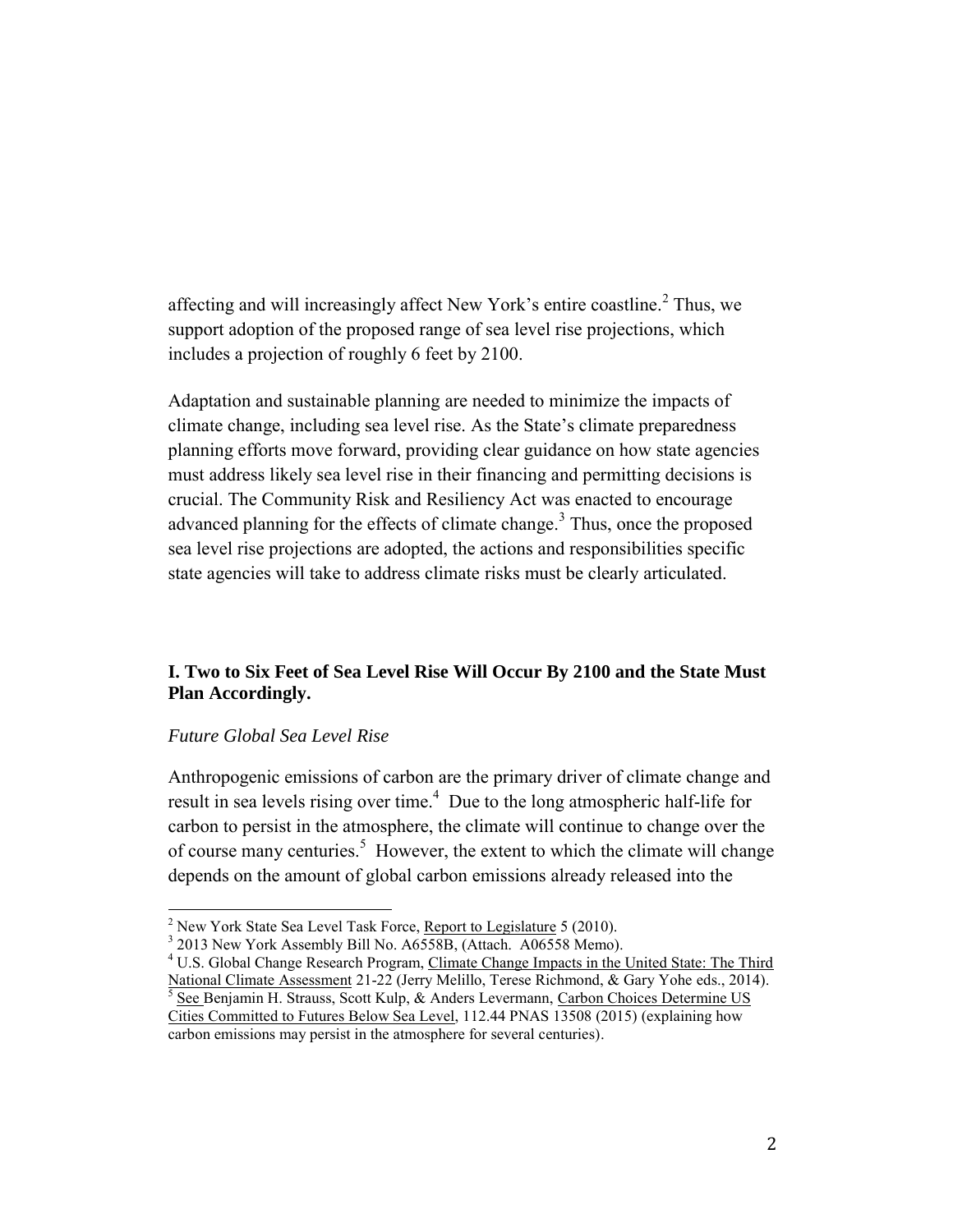atmosphere and those yet to be emitted in the future. To maintain a chance of limiting warming to 3.6°F above the planet's pre-industrial levels — the maximum amount of warming recently agreed to in the United Nation's COP21 meeting in Paris — total cumulative carbon emissions must be limited to 1 trillion tons.<sup>6</sup> According to the Intergovernmental Panel on Climate Change (IPCC), society has already emitted more than half of its carbon budget.<sup>7</sup> A large-scale global effort to reduce carbon emissions must be achieved if the target is to be met. Otherwise, 7.2°Fahrenheit, roughly the warming predicted if no action is taken to curb emissions, will occur. $8$ 

In the United States, average temperatures have increased by roughly 1.6°F over the last 100 years, with the most recent decade the warmest on record.<sup>9</sup> Sea level rise is directly correlated to this increase in global temperature. Our oceans are absorbing over 90 percent of the increased atmospheric heat associated with carbon emissions from human activity.<sup>10</sup> Thermal expansion, coupled with the melting of land-based ice, is causing sea levels to rise at an increasing rate.

Since 1880, global sea level rose roughly eight inches, $11$  and the rate at which it is occurring has nearly doubled.<sup>12</sup> From 1993 to 2008, global rate of sea level rise was more than two-thirds higher than the twentieth century average.<sup>13</sup>

 $\overline{\phantom{a}}$ 

<sup>&</sup>lt;sup>6</sup> Myles R. Allen et al., Warming Caused by Cumulative Carbon Emissions Towards the Trillionth Tonne, 428 Nature 1163. 1164 (2009)

<sup>7</sup> See Radley Horton et al., Climate Change in New York State: Updating the 2011 ClimAid Climate Risk Information 2 (2014) (reporting on the findings of IPCC  $5<sup>th</sup>$  Assessment). <sup>8</sup> See Benjamin H. Strauss, Scott Kulp, & Anders Levermann, Mapping Choices: Carbon,

Climate, and Rising Seas - Our Global Legacy 1 (2015).

<sup>&</sup>lt;sup>9</sup> U.S. Global Change Research Program, supra 4, at 19.

 $10$  Id.

 $11$  Erika Spanger-Siegfried, Melanie Fitzpatrick. And Kristina Dahl, Encroaching Tides: How Sea Level Rise and Tidal Flooding Threaten U.S. East and Gulf Coast Communities over the Next 30 Years 1 (2014).

 $^{12}$  Id.

 $^{13}$   $\overline{\text{Id.}}$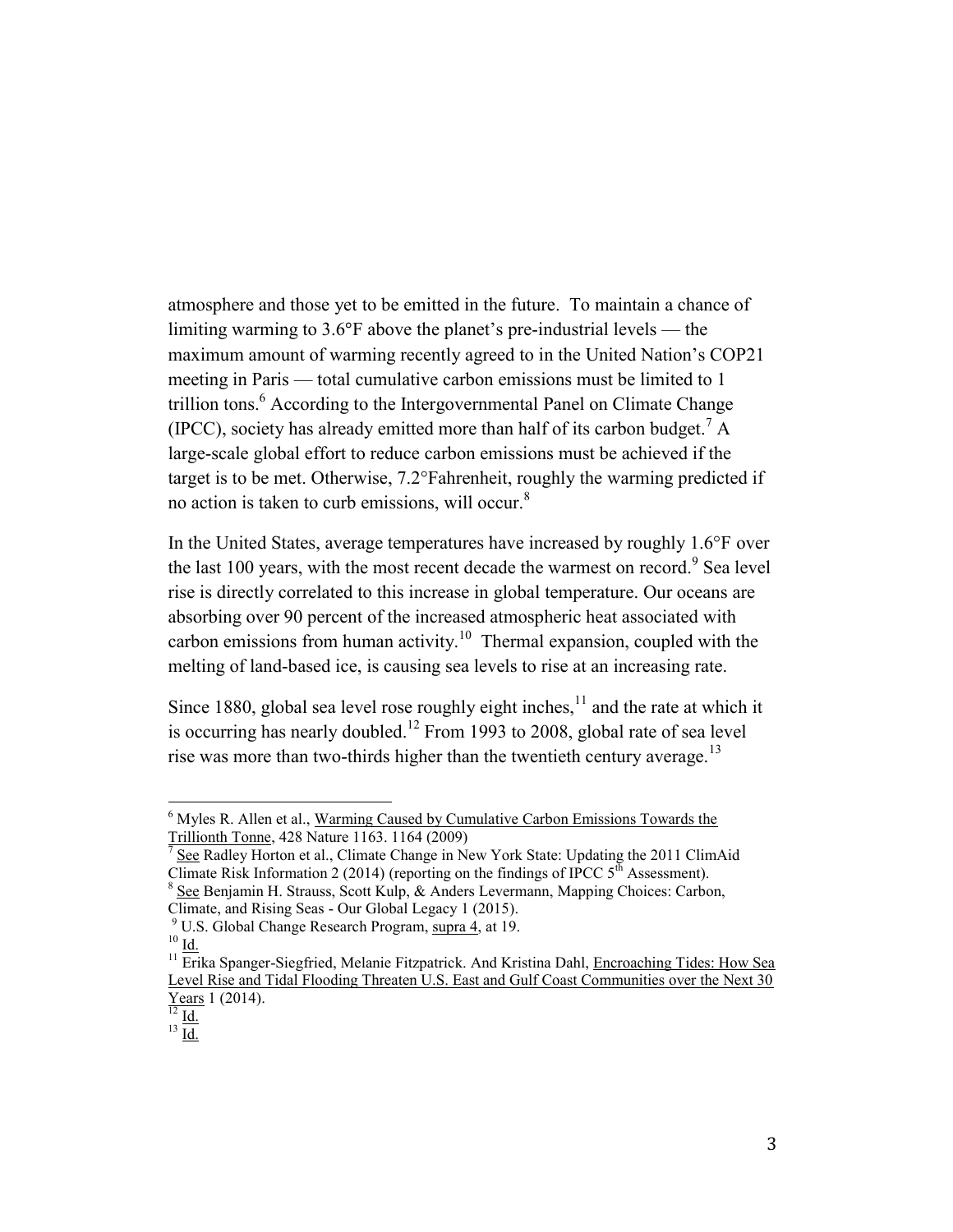Within the next century the rate of rise is projected to increase exponentially. By 2100, sea levels may increase between two to six feet, depending on which carbon emissions scenario ultimately occurs.<sup>14</sup> Six feet of sea-level rise would inundate the homes of 5 million people in the United States alone.<sup>15</sup>

Unfortunately, sea level rise will continue to occur beyond 2100. Human generated carbon-emissions have essentially locked-in long-term sea level rise for several centuries due to the slow-response of Earth system's and the instability of the West Antarctic Ice Sheet, which has already begun to melt.<sup>16</sup> If carbon emissions continue unabated until the year 2100, it would commit to an eventual global sea level rise of fourteen feet or higher in the coming centuries.<sup>17</sup>

#### *Sea Live Rise in New York*

Sea level rise will have serious consequences for New York. Due to the State's low‐lying coastal areas and the fact that sea level rise will actually be higher in the Northeast than in comparison to the global average,  $^{18}$  sea level rise will increasingly affect New York's entire coastline. More than 60 percent of New Yorkers,  $11.85$  million people, live in homes on or near the coast.<sup>19</sup> which means sea level rise will be particularly damaging.

Since 1895, sea level at the Battery in New York City has risen by more than 17 inches.<sup>20</sup> Rates of sea level rise along New York's shores have averaged 1.2 inches per decade over the past century.<sup>21</sup> The regional sea level has risen more rapidly in the past roughly 100 years than during the last 1,000 years due to

l

<sup>&</sup>lt;sup>14</sup> Surging Seas, Climate Central, http://sealevel.climatecentral.org/ (last visited Dec. 15, 2015).  $^{15}$  Id.

 $16$  Benjamin H. Strauss, supra 5, at 13508 - 509.

 $17 \underline{\text{Id}}$ .

 $18 \text{ New York State Sea Level Task Force, supra 2, at 9, 12.}$ 

 $^{19}$  Id. at 12  $\,$ 

 $20$  Erika Spanger-Siegfreid, supra 11, at 11.

<sup>&</sup>lt;sup>21</sup> Radley Horton, supra 7, at  $2$ .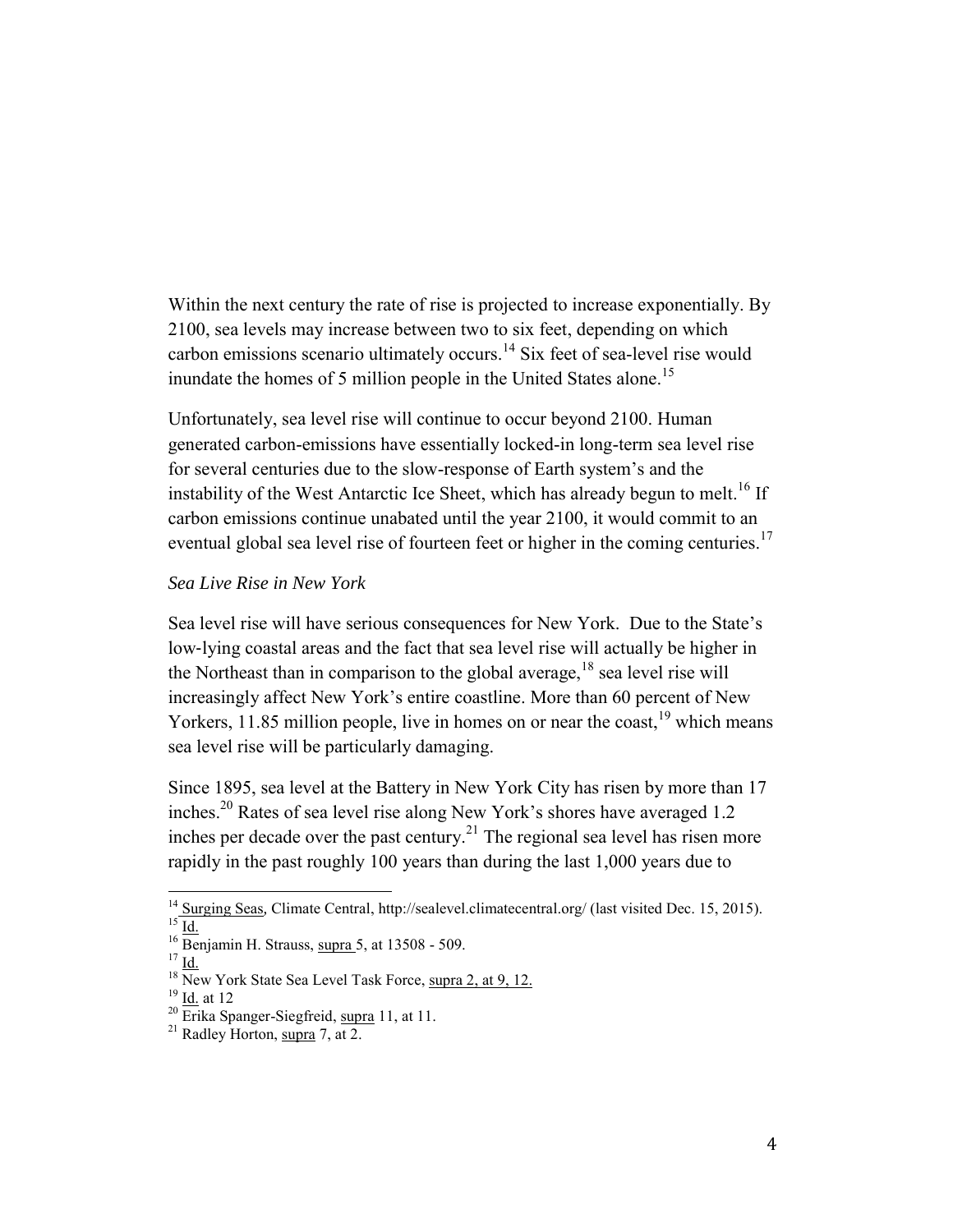increasing global temperatures.<sup>22</sup> A trend that will continue even if warming is limited to  $3.6^{\circ}F(2^{\circ}C)$ .

The implications of rising sea levels for New York City are illustrative of the impacts faced by the broader region. As previously mentioned, the average global temperature is likely to increase 7.2°F by 2100. If such an event occurs, New York City can expect 7.9 feet of sea level rise by the end of the century.<sup>23</sup> At that rate, the homes of roughly 23 percent of the current population, 2.99 million people, would be below median sea-level.<sup>24</sup> Under a  $3.6^{\circ}$ F warming scenario, New York City will still be impacted by 4.6 feet of sea level rise by 2100 and 13 percent of the current population, 1.69 million people, would be below the median sea level. $25$ 

Additionally, sea level will exacerbate the problem of tidal flooding in New York as high tides will be able to reach farther inland. According the Union of Concerned Scientists, long-term trends show that tidal flooding in the United States went from occurring every one to five years in the 1950s to occurring once every three months by 2012.<sup>26</sup> This trend is accelerating, and by 2045, numerous communities along the East and Gulf Coasts may see tidal flooding occurring many times a year. For Kings and Bergen Points, tidal flooding events will likely occur over 130 times a year by  $2045.^{27}$ 

As climate change increases the number of intense rain events, "the intensity, frequency, and duration" of coastal flooding will be compounded.<sup>28</sup> According to Climate Central, the likelihood of 100-year floods occurring annually by 2030

<sup>&</sup>lt;sup>22</sup> New York State Sea Level Task Force, supra 2, at 17.

<sup>23</sup> Benjamin H. Strauss, supra 8, at 36.

 $^{24}$  Id.

 $25 \overline{1d}$ .

 $26$  Erika Spanger-Siegfreid, supra 11, at 53

 $^{27}$  Id.

 $28 \overline{\text{Radley Horton}}$ , supra 7, at 14.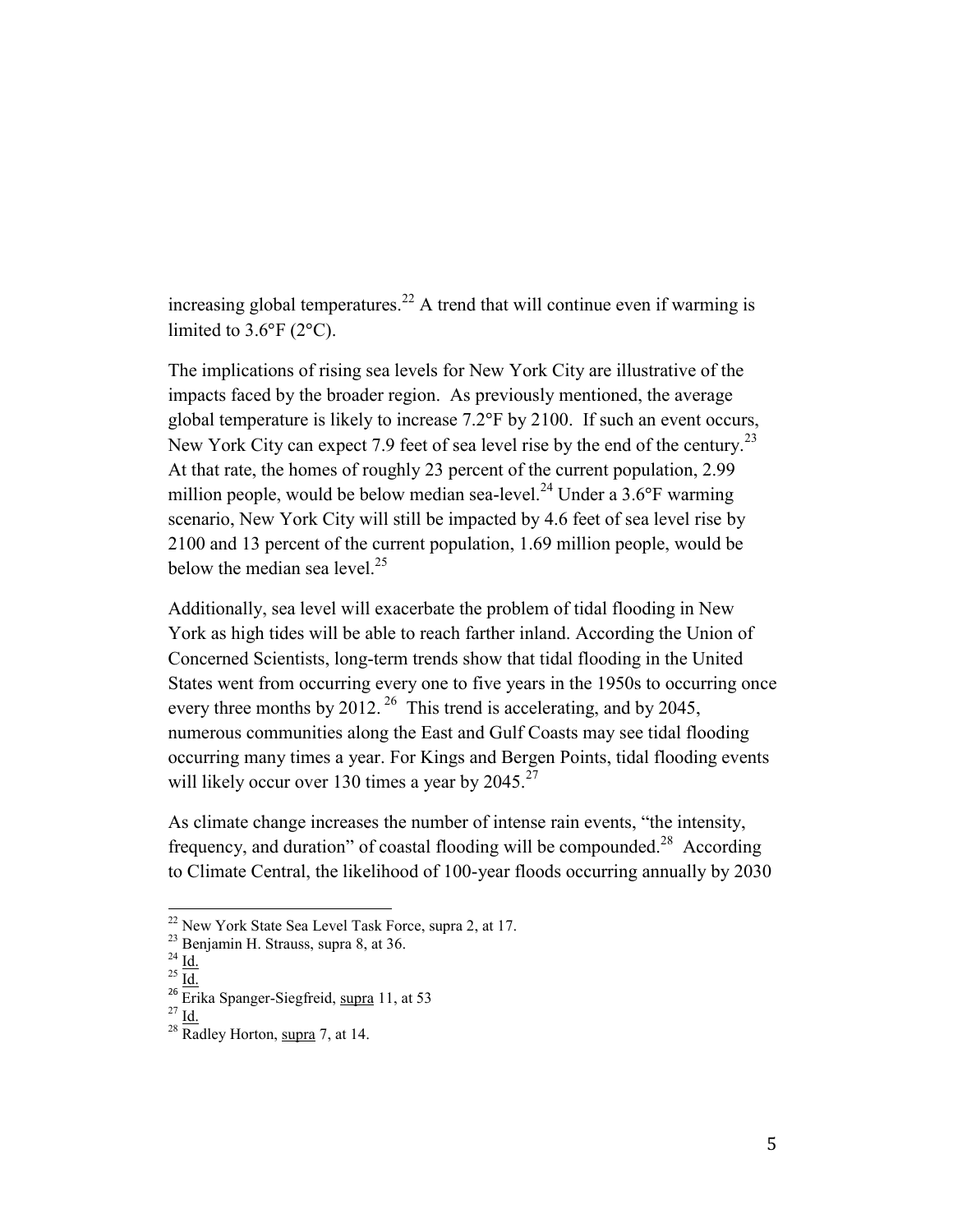may double over widespread areas of the United States. For New York, storm events smaller than Hurricane Sandy will be capable of inflicting a similar impact because storm surge will be able to travel farther inland, expanding the geographic extent of vulnerable areas and the damage inflicted.<sup>29</sup> This threat will only grow as sea levels continue to rise.

### **II. Communities Must Account for Sea Level Rise in the Planning and Design Process.**

Proactive planning is needed to minimize the impacts of sea level rise. The resiliency of local communities must be strengthened by safeguarding the public infrastructure - such as the bridges, roads, and wastewater treatment plants - on which they depend. Accounting for sea level rise in the planning and design process can help reduce future infrastructure loss.

Successful adaptation requires a holistic approach that goes well beyond the typical ad hoc approach of shoreline fortification to lessen the impacts of sea level rise. In many instances, armoring of coastal areas can actually exacerbate shoreline retreat, degrade coastal ecosystems, and disrupt sediment transport.<sup>30</sup> This will be especially true in the face of rising seas; protection of communities using only hard infrastructure would require extensive armoring along the entire coast that avoids directing the increased water level to other areas.<sup>31</sup>

In the alternative, coastal communities must consider approaches that accommodate sea level rise and the increased risk of tidal flooding, including elevating structures, using natural and green infrastructure, and non-structural

 $^{29}$  New York State Sea Level Task, supra 2, at 19.

<sup>&</sup>lt;sup>30</sup> See generally Orrin H. Pilkey and Andrew G. Cooper, The Last Beach 1 (2014) (describing the negative consequences of shoreline fortification).

 $31$  Erika Spanger-Siegfreid, supra 10, at 42.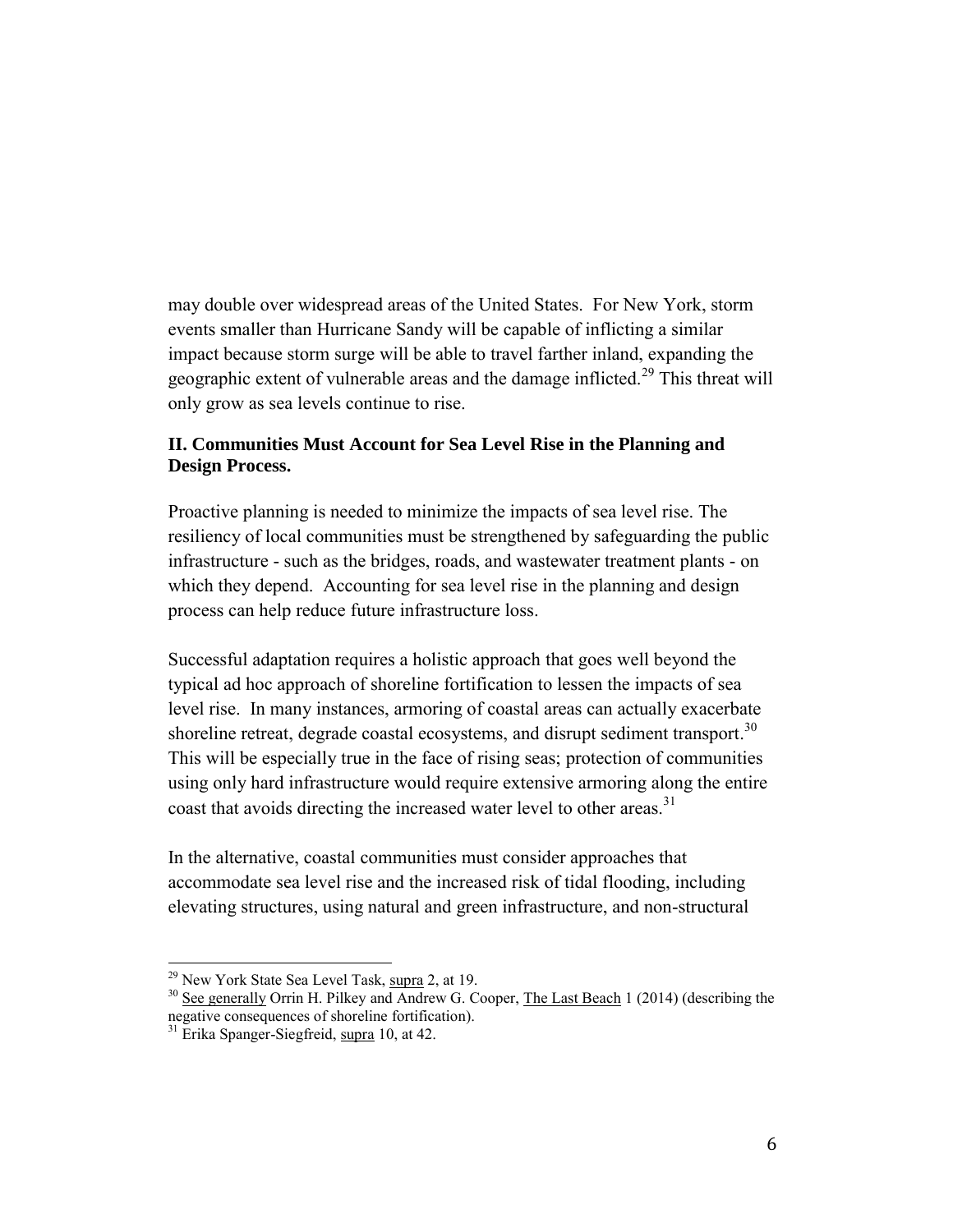approaches like stricter land-use regulations. $32$  Natural infrastructure approaches, such as restoration of coastal wetlands, oyster reefs, and dunes, provide flood protection and environmental and economic co-benefits. These approaches serve to stabilize shorelines by reducing erosion and absorbing storm surge and floodwaters. Additionally, they provide ecosystem services, such as habitat for fish and other aquatic species, filtering of pollution, and preservation of public access to the shoreline. Further, they serve to "maintain connections between land and water ecosystems to enhance resilience.<sup>33</sup>

However, in some particularly vulnerable areas, it may be more appropriate to relocate structures as sea levels rise. For economic and geographic reasons (i.e., the land will be inundated), relocation may be the only option to ensure publically funded or permitted infrastructure are no longer in harm's way. This is especially true of critical infrastructure, such as wastewater and hazardous waste treatment facilities. As such, siting decisions should consider where the shoreline will be located over the lifetime of the structure and the implications of coastal flooding. Limiting development in the highest risk areas and adopting policies that promote relocation should be considered.<sup>34</sup>

## **III. New York Must Adopt the proposed sea level rise projections, which predict up to 6 feet of sea level rise by the end of the century.**

*Six feet of rise must accounted for in SLR projections* 

NRDC recommends implementing the proposed projections of sea level rise as currently outlined in section 490.4(a)-(c) of the Community Risk and Resiliency

l  $32 \underline{\mathsf{Id}}$ .

 $33$  NOAA Office for Coastal Management, Natural and Structural Measures for Shoreline  $\frac{1}{34}$  Carry 2 (2015).

<sup>34</sup> Carolyn Kousky, Managing Shoreline Retreat: A US Perspective, 124 Climatic Change 9 (2014).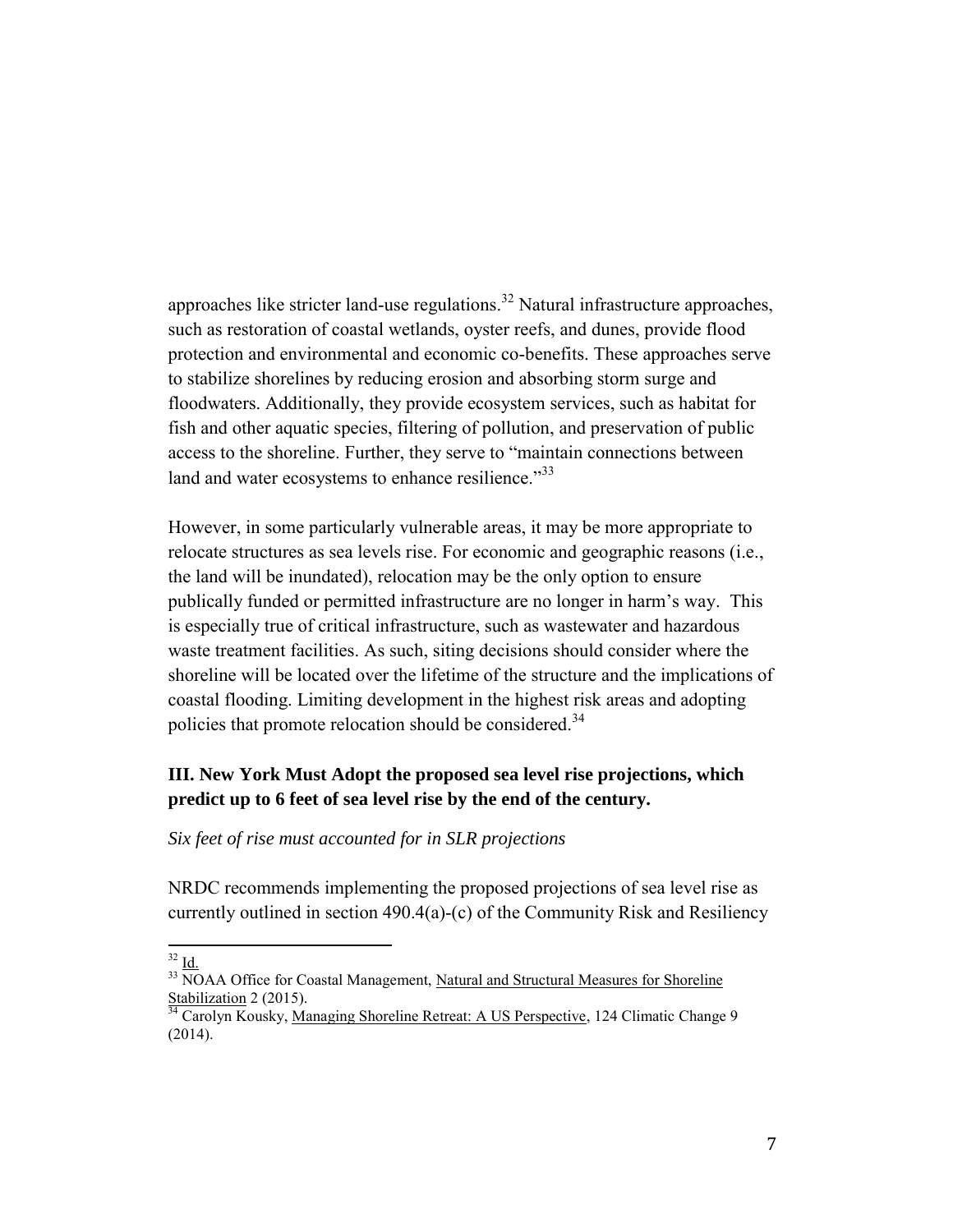Act. As noted above, 6 feet or more of sea level rise by 2100 is within the likely range of possibilities for New York given the current trajectory for global carbon emissions. The precautionary principle is often employed in environmental decision-making when analyzing highly-complex systems that are characterized by a substantial degree of uncertainty.<sup>35</sup> In the context of sea level rise, we know the oceans will rise but the rate will be affected by current and future emissions. Despite the recent success of the Paris Climate talks, actual attainment of the 3.6°F target is not guaranteed. As such, any range of projections for sea level rise by 2100 must include close to 72 inches of rise under the high projection scenario. Adopting such a projection is prudent given the potential economic and social ramifications from assuming a lower level of sea level rise.

Thus, NRDC supports basing the State's proposed sea level rise projections on the conclusions of the 2014 and 2011 ClimAid Reports, which provide the most accurate estimates of future sea level rise for the New York region. According to the 2014 ClimAid report, sea level is projected to rise along the New York State coastline and in the tidal Hudson River by roughly 72 inches under the High Estimate or  $90<sup>th</sup>$  Percentile projection. The proposed  $90<sup>th</sup>$  percentile projections should be utilized by the state agencies, and applicants for relevant permits and approvals in the context of programs specified in the Community Risk and Resiliency Act the for critical infrastructure planning purposes.

Therefore, we oppose the proposed alternatives, which include basing the projections in Part 490 on scientific reports other than the ClimAid report, as the alternative reports mentioned in the Regulatory Impact Statement fail to account for 6 feet of sea level rise. For example, the New York State Resilience Institute for Storms and Emergencies report, *Sea-Level Rise in New York in the 21st Century: Projection and Methodology*, is not an acceptable alternative to the

<sup>&</sup>lt;sup>35</sup> David Kriebel, The Precautionary Principle in Environmental Science, 109(9) Env't. Health Perspectives 871 (2001).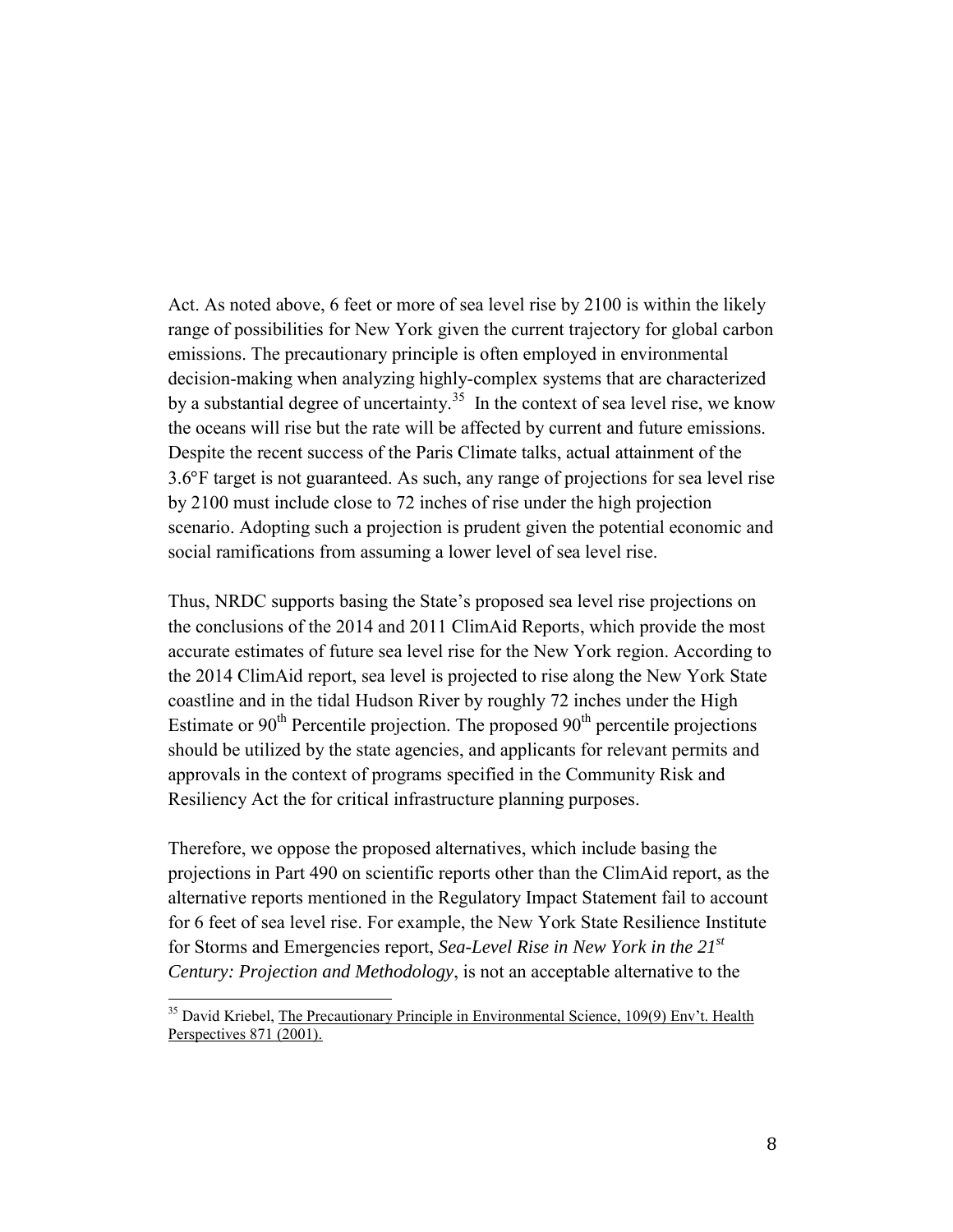ClimAid studies.<sup>36</sup> The report not only fails to account for the tidal Hudson's rate of sea level rise, but also underestimates New York's upper bound of the sea level rise by 2100 by over 30 inches.<sup>37</sup> Failing to account for 6 feet of sea level rise would be a grave oversight in the adaptation and sustainable planning for the effects of climate change required of state agencies.

While we commend NYSDEC for proposing sea level rise projections that account for 6 feet of sea level rise, we recommend the definitions of the projections (i.e. low, low-medium, medium, etc.) be simplified. The definitions should more clearly articulate the likelihood of that rate of sea level rise occurring. A clearer description of the likelihood of a certain projection occurring will better assist agencies and applicants to account for the effects of climate change in their design and planning processes.

### *Need for clear guidance post-adoption of the SLR projections*

Establishing a uniform set of sea level rise estimates that err on the side of caution is an important first step for addressing the effects of climate change and sea level rise. As described in the Community Risk and Resiliency Act, certain agencies and applicants to New York State programs are required to demonstrate that they have accounted for future physical climate risks caused by storm surges, sea-level rise or flooding. (Please see the Appendix for a list of programs and policies for which the impacts of sea level rise must be considered as required by the Community Risk and Resiliency Act). Hence, NYSDEC must develop guidance on how to best integrate sea level rise risks into planning, permitting, siting, and design processes for projects and activities occurring along the coast and the tidal Hudson Estuary. By doing so, New York can ensure

<sup>&</sup>lt;sup>36</sup> Minghua Zhang, Sea-Level Rise in the 21<sup>st</sup> Century: Projection and Methodology, NYS RISE Technical Report TR-0-15-01, 1 (2014).

 $37$  Id. at 24.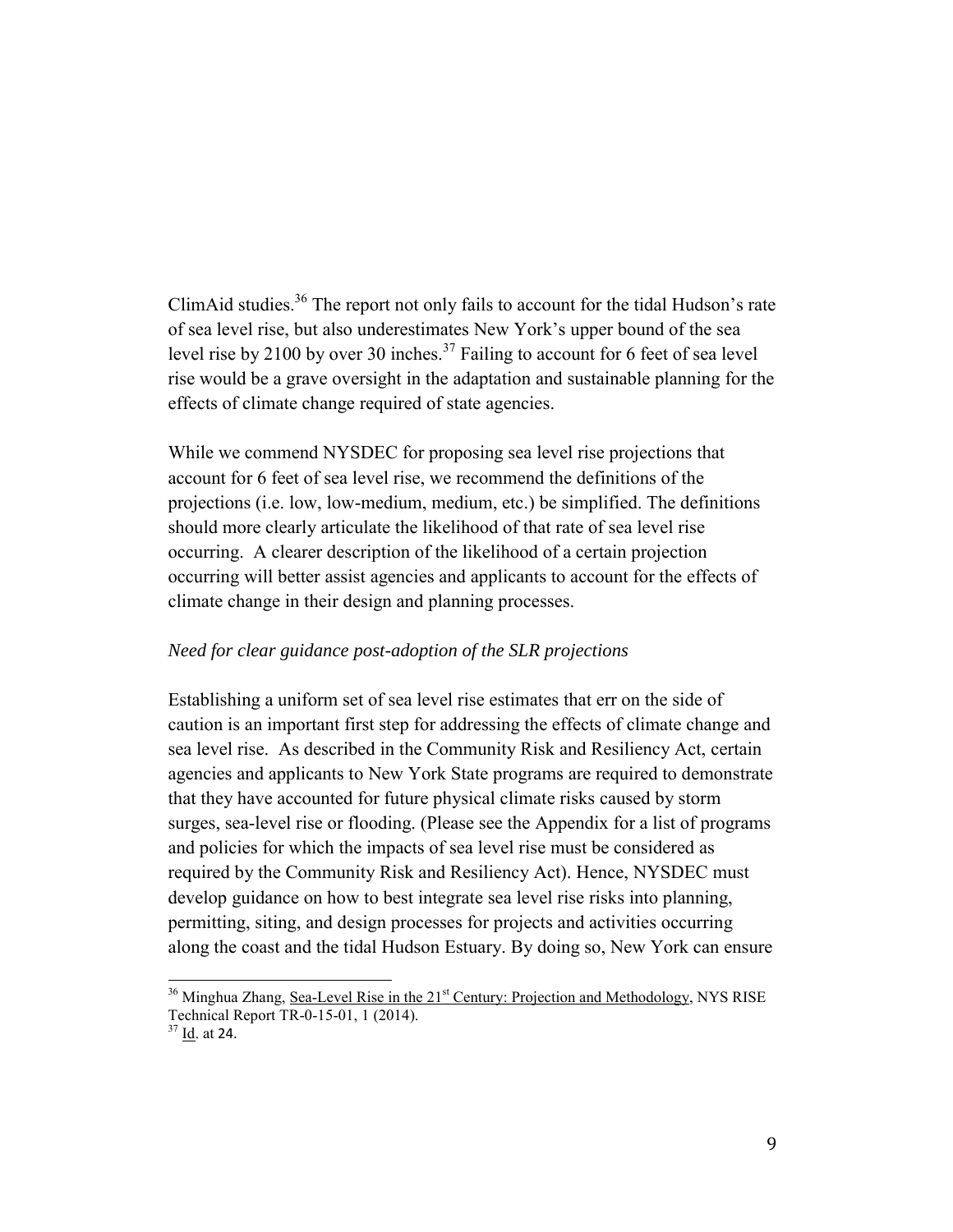that public funding is not provided to projects or programs that fail to consider climate change risks like sea level rise – failure to consider such risks has direct negative implications for the long-term success of any project. Additionally, the proposed sea level rise projections must also be integrated into updates to regulations, maps, and other decision-support tools. Incorporating sea level rise into these areas will help to ensure consistency and provide support for state, regional, and local decision-makers.<sup>38</sup>

### **IV. New York Must Include Consideration of Climate Risks in Permitting and Funding Decisions**

Sea level rise presents serious consequences for the State of New York. As noted in the Community Risk and Resiliency Act memorandum, "it is appropriate and necessary for climate risk to be an eligible component of funding and permitting."<sup>39</sup> We commend the State for taking steps to mitigate the impacts of climate change by developing sea level rise projections, and we look forward to helping the State develop a comprehensive document that guides State agencies on how best to utilize these projections. Thank you for the opportunity to comment on this matter. If you should have any questions, please do not hesitate to contact me.

Sincerely,

god Sato

Joel Scata Policy Advocate, Water Program

<sup>&</sup>lt;sup>38</sup> Radley Horton, supra 7, at 10.

<sup>&</sup>lt;sup>39</sup> 2013 New York Assembly Bill No. A6558B, (Attach. A06558 Memo).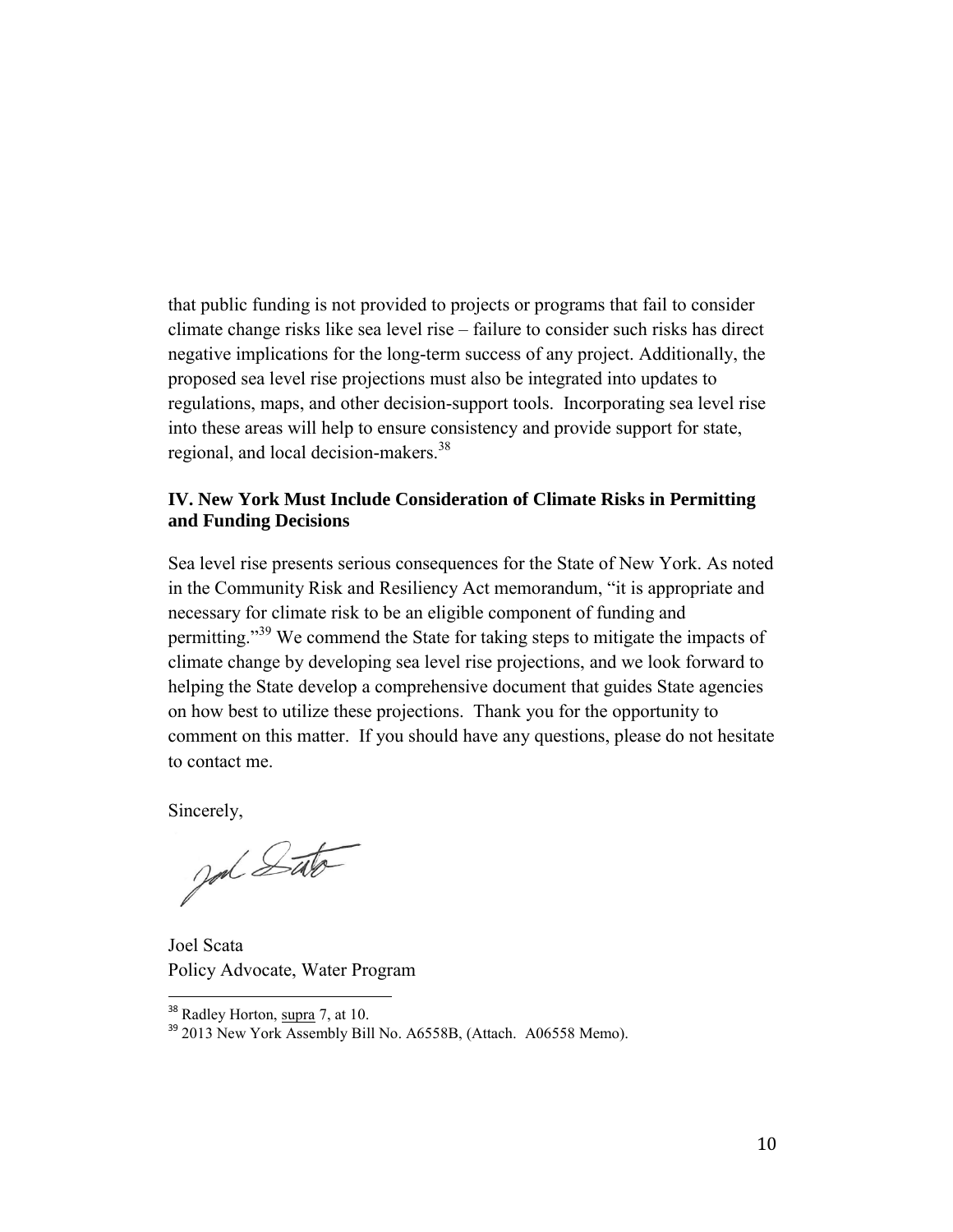| Program/Policy                   | Description               | <b>Statutory Information</b> |
|----------------------------------|---------------------------|------------------------------|
| <b>Smart Growth Public</b>       | The purpose of the act is | ECL Section 6-0197           |
| <b>Infrastructure Policy Act</b> | to reduce urban sprawl    |                              |
|                                  | that would be facilitated |                              |
|                                  | by State funding of       |                              |
|                                  | transportation, sewer and |                              |
|                                  | waste water treatment,    |                              |
|                                  | water, education, housing |                              |
|                                  | and other publicly        |                              |
|                                  | supported infrastructure. |                              |
|                                  | As implemented by the     |                              |
|                                  | Community Risk and        |                              |
|                                  | Resiliency Act, no state  |                              |
|                                  | infrastructure agency     |                              |
|                                  | shall approve, undertake, |                              |
|                                  | support or finance a      |                              |
|                                  | public infrastructure     |                              |
|                                  | project, including        |                              |
|                                  | providing grants, awards, |                              |
|                                  | loans or assistance       |                              |
|                                  | programs, unless it is    |                              |
|                                  | consistent with the       |                              |
|                                  | requirement to mitigate   |                              |
|                                  | the effects of climate    |                              |
|                                  | change, including sea     |                              |
|                                  | level rise and flooding.  |                              |
| <b>Water Pollution Control</b>   | The program provides      | ECL Section 17-1909          |
| <b>Revolving Funds</b>           | low-interest rate         |                              |

# Appendix – Application of Sea Level Rise Projections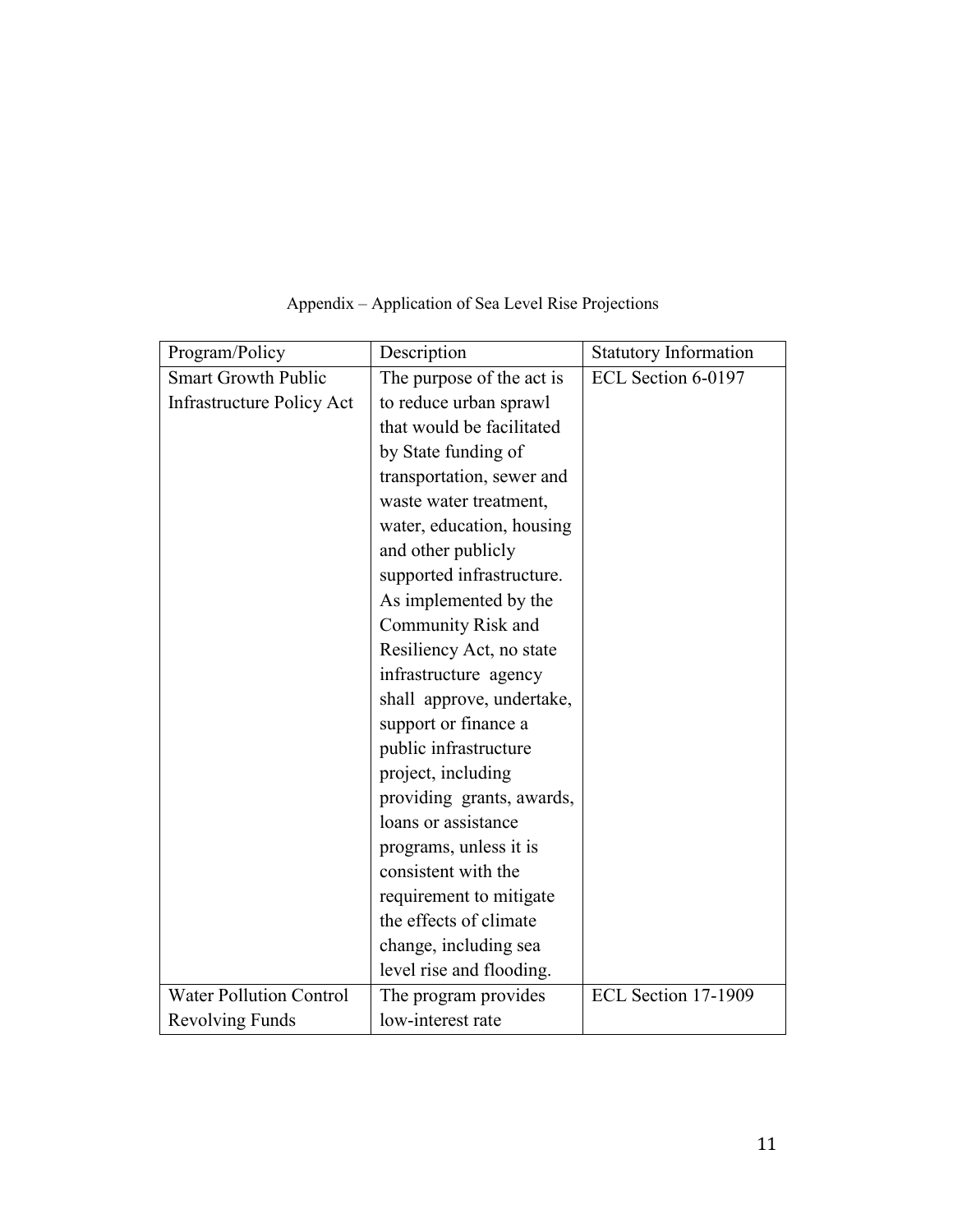|                            | financing to               |                     |
|----------------------------|----------------------------|---------------------|
|                            | municipalities to          |                     |
|                            | construct water quality    |                     |
|                            | protection projects such   |                     |
|                            | as sewers and wastewater   |                     |
|                            | treatment facilities. A    |                     |
|                            | project must demonstrate   |                     |
|                            | that design and            |                     |
|                            | construction consider      |                     |
|                            | climate risks, including   |                     |
|                            | from sea level rise, storm |                     |
|                            | surge, and flooding to be  |                     |
|                            | eligible for funding.      |                     |
| Siting Industrial          | Per ECL section 27-1103,   | ECL section 27-1103 |
| Hazardous Waste            | the criteria for siting of |                     |
| Treatment, Storage, and    | hazardous waste facilities |                     |
| <b>Disposal Facilities</b> | must "insure the           |                     |
|                            | maximum safety of the      |                     |
|                            | public from hazards        |                     |
|                            | associated with treatment, |                     |
|                            | storage, and disposal of   |                     |
|                            | hazardous wastes." As      |                     |
|                            | such, and as required by   |                     |
|                            | the CRRA, sea level rise,  |                     |
|                            | storm surge, and flooding  |                     |
|                            | must be considered when    |                     |
|                            | siting a hazardous waste   |                     |
|                            | facility.                  |                     |
|                            |                            |                     |
|                            | In this context, hazardous |                     |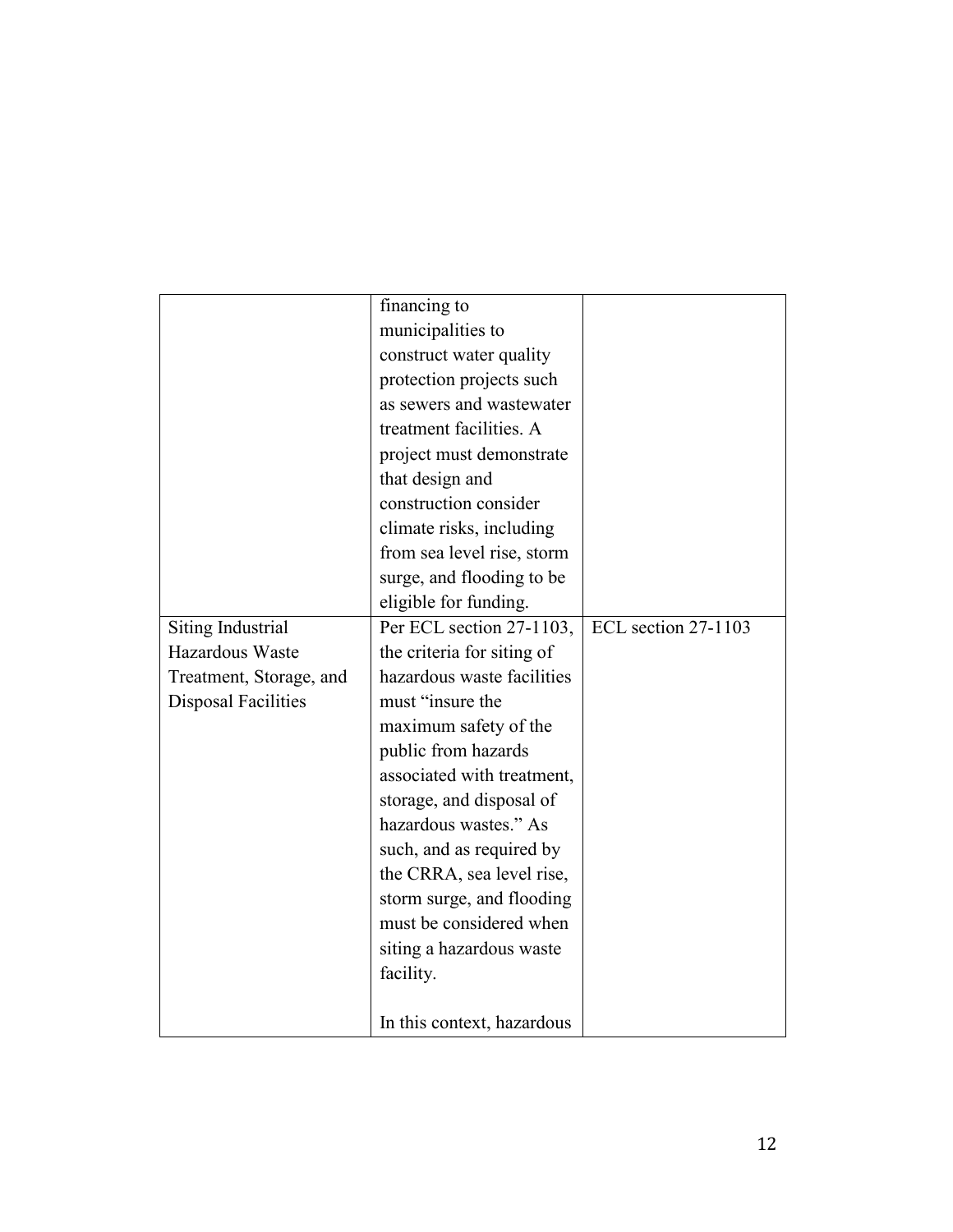|                             | waste facilities should                 |                     |
|-----------------------------|-----------------------------------------|---------------------|
|                             | NOT be located in areas                 |                     |
|                             | that will be susceptible to             |                     |
|                             | the impacts of six feet of              |                     |
|                             | sea level rise. Hazardous               |                     |
|                             | waste facilities are                    |                     |
|                             | critical infrastructure and             |                     |
|                             | thus any guidance                       |                     |
|                             | developed for how                       |                     |
|                             | agencies are to                         |                     |
|                             | implement the                           |                     |
|                             | requirements of the                     |                     |
|                             | CRRA must recommend                     |                     |
|                             | that hazardous waste                    |                     |
|                             | facilities utilize the 90 <sup>th</sup> |                     |
|                             | percentile projection for               |                     |
|                             | sea level rise.                         |                     |
| <b>Hazardous Substances</b> | The act applies to all non-             | ECL section 40-0113 |
| <b>Bulk Storage Act</b>     | exempted hazardous                      |                     |
|                             | substances storage                      |                     |
|                             | facilities and requires the             |                     |
|                             | promulgation of                         |                     |
|                             | minimum standards and                   |                     |
|                             | schedules for design,                   |                     |
|                             | construction, installation,             |                     |
|                             | operation, maintenance,                 |                     |
|                             | repair, monitoring, testing             |                     |
|                             | and inspection of                       |                     |
|                             | facilities. Per ECL                     |                     |
|                             | section $40-0113$ , the                 |                     |
|                             |                                         |                     |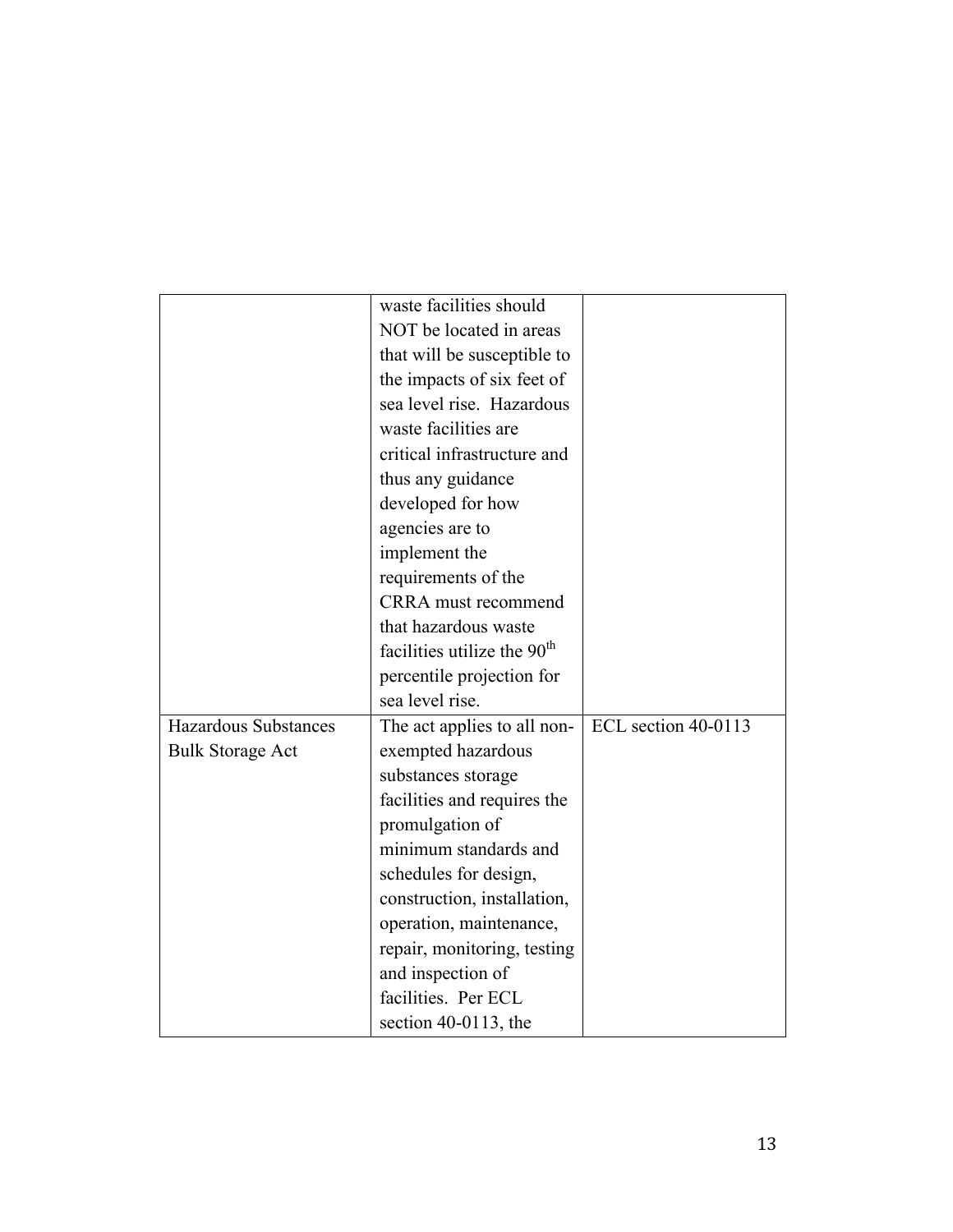| schedules shall be based<br>on environmental factors<br>that include sea level rise, |
|--------------------------------------------------------------------------------------|
|                                                                                      |
|                                                                                      |
|                                                                                      |
| storm surge, and flooding                                                            |
| projections.                                                                         |
| ECL section 49-0203<br><b>State Land Acquisition</b><br>The purpose of the           |
| policy is to provide for<br>Policy                                                   |
| the conservation,                                                                    |
| protection, and                                                                      |
| preservation of open                                                                 |
| space, natural, historic                                                             |
| and cultural resources                                                               |
| and the enhancement of                                                               |
| recreational                                                                         |
| opportunities. As                                                                    |
| required by statute, the                                                             |
| risks associated with sea                                                            |
| level rise, storm surge,                                                             |
| and flooding must be                                                                 |
| considered.                                                                          |
|                                                                                      |
| This program represents a                                                            |
| valuable opportunity for                                                             |
| climate risk mitigation.                                                             |
| Open space is important                                                              |
| for flood attenuation, and                                                           |
| as sea levels rise, and                                                              |
| retreat becomes                                                                      |
| necessary, the State                                                                 |
| should consider the                                                                  |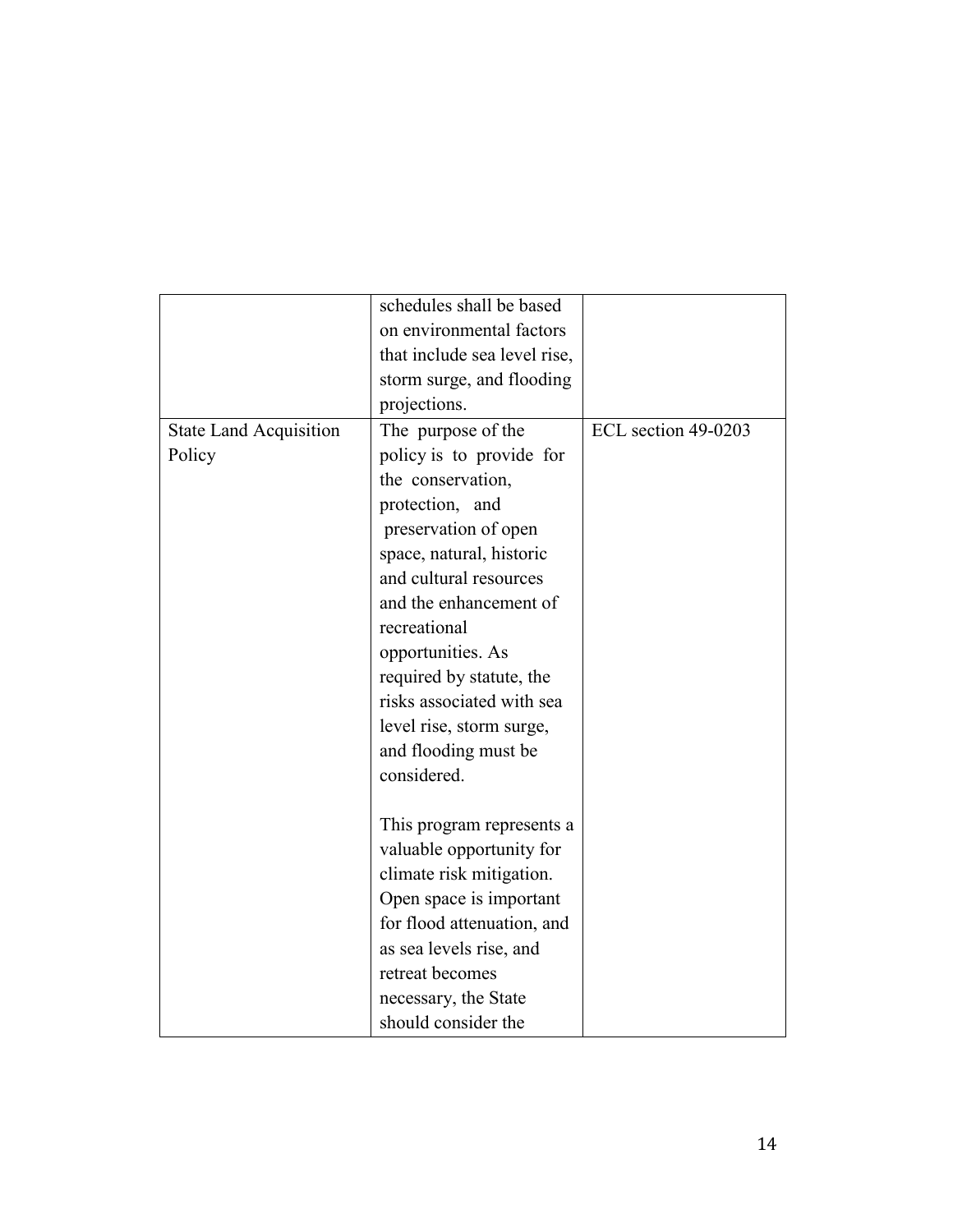|                              | benefits of acquiring        |                     |
|------------------------------|------------------------------|---------------------|
|                              | properties to convert to     |                     |
|                              | open space.                  |                     |
| Open Space Land              | The program permits the      | ECL section 54-0303 |
| <b>Conservation Projects</b> | commissioner of the          |                     |
|                              | office of parks, recreation  |                     |
|                              | and historic preservation    |                     |
|                              | to enter into agreements     |                     |
|                              | for the maintenance and      |                     |
|                              | operation of open-space      |                     |
|                              | land conservation            |                     |
|                              | projects, which              |                     |
|                              | demonstrate to the           |                     |
|                              | commissioner's               |                     |
|                              | satisfaction that the future |                     |
|                              | physical climate risk due    |                     |
|                              | to sea level rise, storm     |                     |
|                              | surges, and flooding,        |                     |
|                              | based on available data      |                     |
|                              | predicting the likelihood    |                     |
|                              | future extreme weather       |                     |
|                              | events, are considered.      |                     |
| Non-hazardous municipal      | The program provides         | ECL section 54-0503 |
| landfill closure projects    | funding to assist in the     |                     |
|                              | closing of municipally-      |                     |
|                              | owned or operated            |                     |
|                              | landfills. As part of the    |                     |
|                              | requirements, the            |                     |
|                              | municipality must            |                     |
|                              | demonstrate that future      |                     |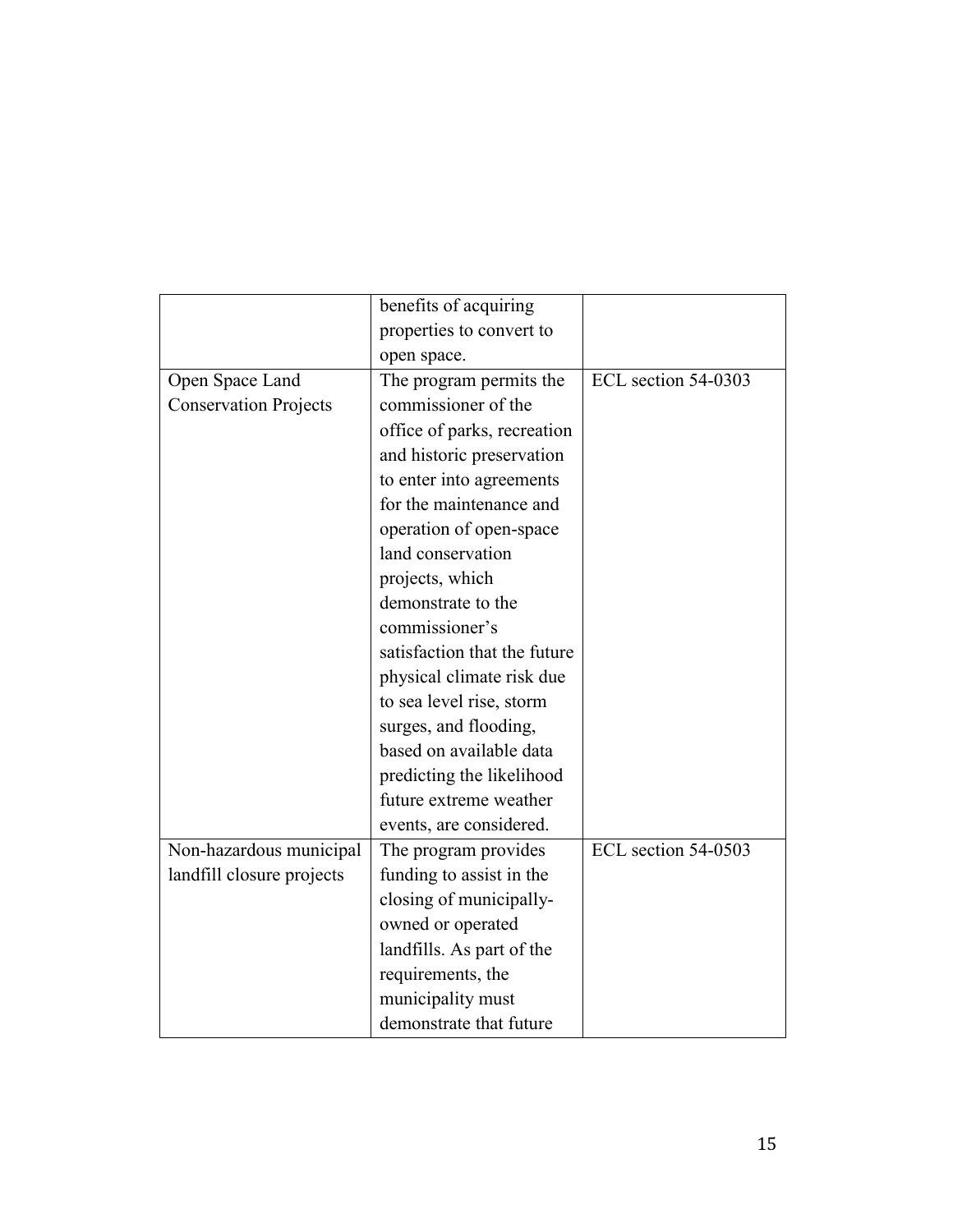|                                  | climate risks, including   |                     |
|----------------------------------|----------------------------|---------------------|
|                                  | sea level rise, storm      |                     |
|                                  | surges, and flooding have  |                     |
|                                  | been considered.           |                     |
| Control of bulk storage          | The Department is          | ECL section 17-1015 |
| petroleum, state storage         | required to promulgate     |                     |
| standards                        | standards for existing and |                     |
|                                  | new petroleum bulk         |                     |
|                                  | storage facilities which   |                     |
|                                  | shall include, but not be  |                     |
|                                  | limited to, design,        |                     |
|                                  | equipment requirements,    |                     |
|                                  | construction, installation |                     |
|                                  | and maintenance. In        |                     |
|                                  | proposing such standards,  |                     |
|                                  | the Department is          |                     |
|                                  | required to consider       |                     |
|                                  | climate risks, including   |                     |
|                                  | sea level rise, storm      |                     |
|                                  | surges, and flooding,      |                     |
| <b>Waterfront Revitalization</b> | The program provides       | ECL section 54-1101 |
| Plans                            | state assistance payments  |                     |
|                                  | to municipalities toward   |                     |
|                                  | the cost of any local      |                     |
|                                  | waterfront revitalization  |                     |
|                                  | program, including         |                     |
|                                  | planning projects to       |                     |
|                                  | mitigate future physical   |                     |
|                                  | climate risks.             |                     |
|                                  |                            |                     |
|                                  |                            |                     |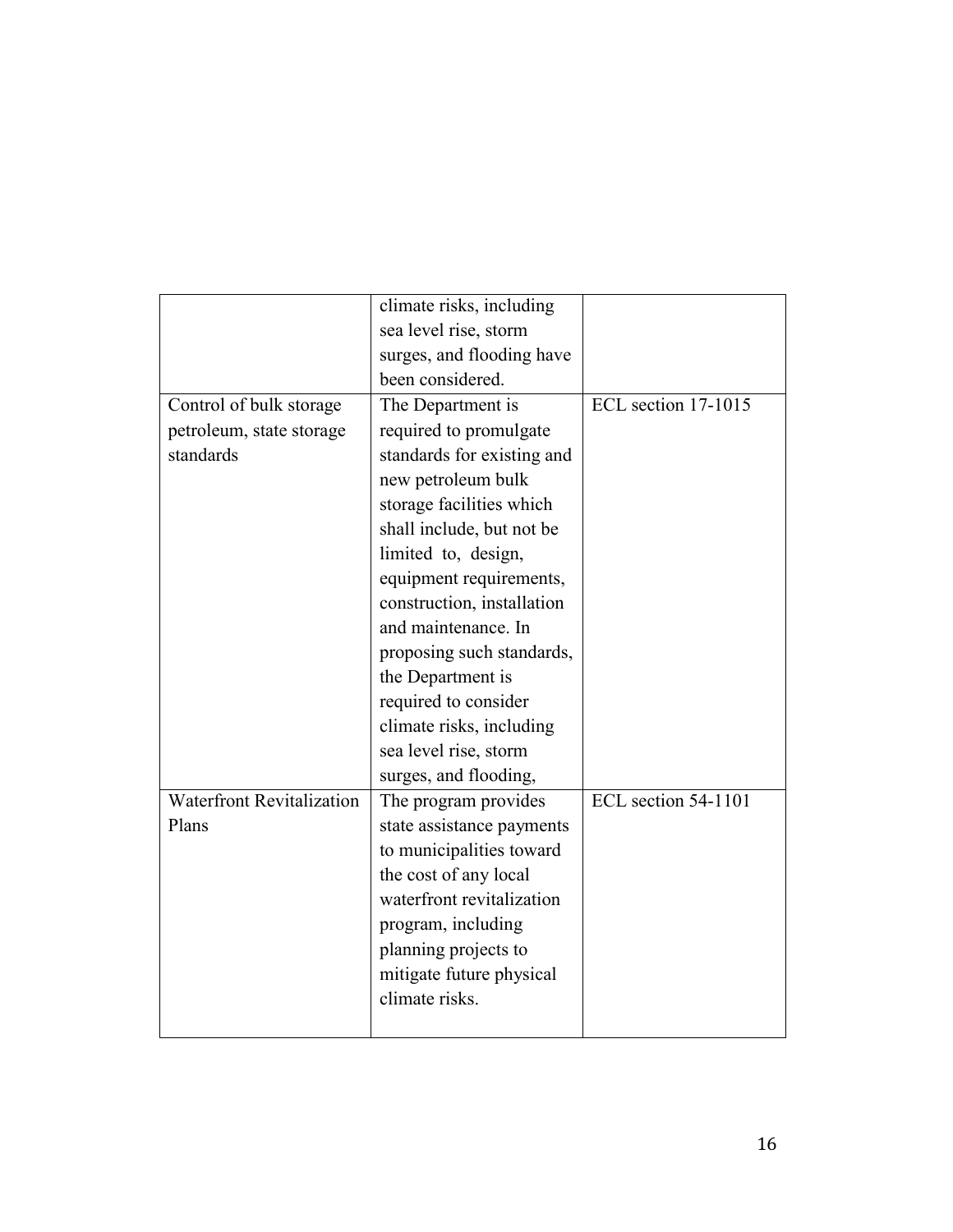| <b>Coastal Rehabilitation</b> | The program provides        | ECL section 54-1105 |
|-------------------------------|-----------------------------|---------------------|
| Projects                      | state assistance payments   |                     |
|                               | to a municipality or a not- |                     |
|                               | for-profit corporation      |                     |
|                               | toward the cost of any      |                     |
|                               | coastal rehabilitation      |                     |
|                               | project. The                |                     |
|                               | commissioner must           |                     |
|                               | consider future climate     |                     |
|                               | risks, including sea level  |                     |
|                               | rise, storm surges, and     |                     |
|                               | flooding when deciding      |                     |
|                               | whether to award an         |                     |
|                               | assistance payment.         |                     |
| <b>Mineral Resources Act</b>  | Future climate risks due    | ECL section 23-0305 |
|                               | to sea level rise, storm    |                     |
|                               | surges, and flooding,       |                     |
|                               | must be considered when     |                     |
|                               | issuing a permit to drill,  |                     |
|                               | deepen, plug back or        |                     |
|                               | convert a well for          |                     |
|                               | production of oil or gas.   |                     |
| Major Permits issued          | Applicants for major        | ECL section 70-0117 |
| under the Uniform             | projects for the regulatory |                     |
| Procedure Act                 | programs list under ECL     |                     |
|                               | Section 70-0107 must        |                     |
|                               | demonstrate that future     |                     |
|                               | physical risk due to sea    |                     |
|                               | level rise, storm surges,   |                     |
|                               | and flooding has been       |                     |